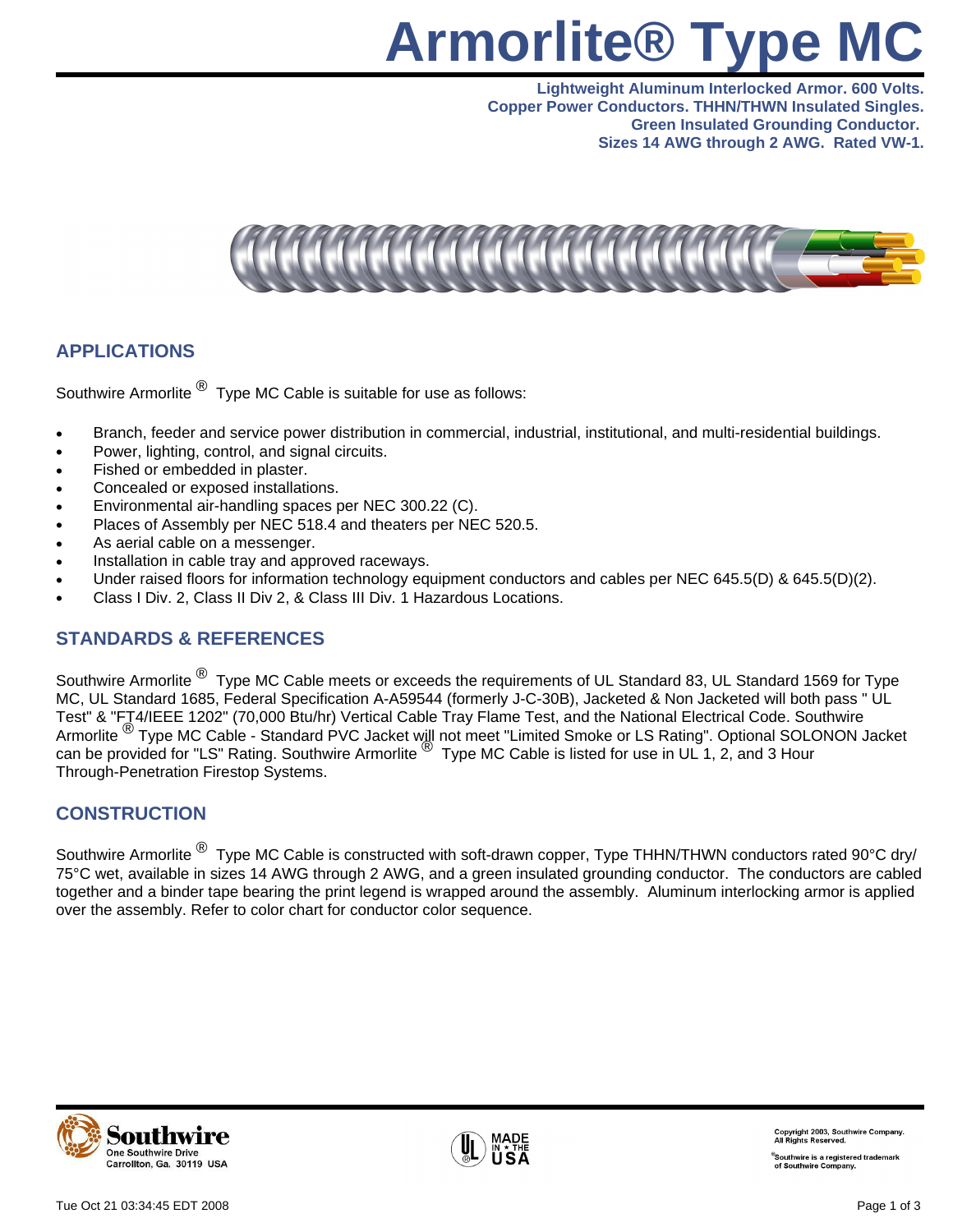# **Armorlite Type MC**

| Conductor<br>Size+<br>(AWG) | Solid or<br>Stranded* | Grounding<br>Conductor<br>Size (AWG)<br>and<br><b>Stranding</b> | Overall<br><b>Diameter</b><br>(inches) | Weight<br>(lbs./1000ft.) | <b>Ampacity (Amps)‡</b> |      |                | <b>Standard Package</b> |                |
|-----------------------------|-----------------------|-----------------------------------------------------------------|----------------------------------------|--------------------------|-------------------------|------|----------------|-------------------------|----------------|
|                             |                       |                                                                 |                                        |                          | $60^{\circ}$ C          | 75°C | $90^{\circ}$ C | Coil<br>(feet)          | Reel<br>(feet) |
| 14/2                        | Solid                 | 14 sol                                                          | .439                                   | $77\,$                   | 15                      | 15   | 15             | 250                     | 1000           |
| 14/3                        | Solid                 | 14 sol                                                          | .464                                   | 94                       | 15                      | 15   | 15             | 250                     | 1000           |
| 14/4                        | Solid                 | 14 sol                                                          | .494                                   | 112                      | 15                      | 15   | 15             | 250                     | 1000           |
| 12/2                        | Solid                 | 12 sol                                                          | .475                                   | 104                      | 20                      | 20   | 20             | 250                     | 1000           |
| 12/2                        | 19                    | $12 - 19$                                                       | .494                                   | 110                      | 20                      | 20   | 20             | 250                     | 1000           |
| 12/3                        | 19                    | $12 - 19$                                                       | .527                                   | 137                      | 20                      | 20   | 20             | 250                     | 1000           |
| 12/3                        | Solid                 | 12 sol                                                          | .505                                   | 129                      | 20                      | 20   | 20             | 250                     | 1000           |
| 12/4                        | 19                    | $12 - 19$                                                       | .564                                   | 164                      | 20                      | 20   | 20             | 250                     | 750            |
| 12/4                        | Solid                 | 12 sol                                                          | .539                                   | 155                      | 20                      | 20   | 20             | 250                     | 750            |
| 10/2                        | 19                    | $10 - 19$                                                       | .566                                   | 158                      | 30                      | 30   | 30             | 250                     | 750            |
| 10/2                        | Solid                 | 10 sol                                                          | .542                                   | 150                      | 30                      | 30   | $30\,$         | 250                     | 750            |
| 10/3                        | Solid                 | 10 sol                                                          | .58                                    | 189                      | 30                      | 30   | 30             | 250                     | 500            |
| 10/3                        | 19                    | $10 - 19$                                                       | .607                                   | 200                      | 30                      | 30   | 30             | 250                     | 500            |
| 10/4                        | 19                    | $10 - 19$                                                       | .653                                   | 243                      | 30                      | 30   | 30             | 250                     | 500            |
| 10/4                        | Solid                 | 10 sol                                                          | .623                                   | 229                      | 30                      | 30   | 30             | 250                     | 500            |
| 8/2                         | 19                    | $10 - 19$                                                       | .678                                   | 235                      | 40                      | 50   | 55             | 200                     | 500            |
| 8/3                         | 19                    | $10 - 19$                                                       | .732                                   | 307                      | 40                      | 50   | 55             | 200                     | 500            |
| 8/4                         | 19                    | $10 - 19$                                                       | .793                                   | 378                      | 40                      | 50   | 55             | 125                     | 500            |
| 6/2                         | 19                    | $8 - 19$                                                        | .716                                   | 333                      | 55                      | 65   | 75             | 125                     | 500            |
| 6/3                         | 19                    | $8 - 19$                                                        | .819                                   | 441                      | 55                      | 65   | 75             | 125                     | 500            |
| 6/4                         | 19                    | $8 - 19$                                                        | .89                                    | 545                      | 55                      | 65   | 75             | 100                     | 500            |
| 4/3                         | 19                    | $8 - 19$                                                        | .986                                   | 635                      | 70                      | 85   | 95             | 100                     | 500            |
| 4/4                         | 19                    | $8 - 19$                                                        | 1.077                                  | 800                      | 70                      | 85   | 95             | 100                     | 500            |
| 3/3                         | 19                    | $6 - 19$                                                        | 1.053                                  | 786                      | 85                      | 100  | 110            | 100                     | 500            |
| 3/4                         | 19                    | $6 - 19$                                                        | 1.152                                  | 988                      | 85                      | 100  | 110            | 100                     | 500            |
| 2/3                         | 19                    | $6 - 19$                                                        | 1.13                                   | 934                      | 95                      | 115  | 130            | 100                     | 500            |
| 2/4                         | 19                    | $6 - 19$                                                        | 1.239                                  | 1183                     | 95                      | 115  | 130            | 100                     | 500            |

Note: Ampacities are based on Table 310.16 of the NEC, 2008 Edition.

‡Allowable ampacities shown are for general use as specified by the National Electrical Code, 2008 Edition, Section 310.15.

If the equipment is marked for use at higher temperatures, the conductor ampacity shall be limited to the following per NEC 110.14(C).

60°C - When terminated to equipment for circuits rated 100 amperes or less or marked for size 14 through 1 AWG conductors.

75°C - When terminated to equipment for circuits rated over 100 amperes or marked for conductors larger than size 1 AWG.

90°C - For ampacity derating purposes.

**Per NEC 310.15(B)(2)(a), the ampacity of 4/C cables shall be reduced by a factor of 0.80 when the neutral is considered a current-carrying conductor.** + Available in sizes up to 750 kcmil.